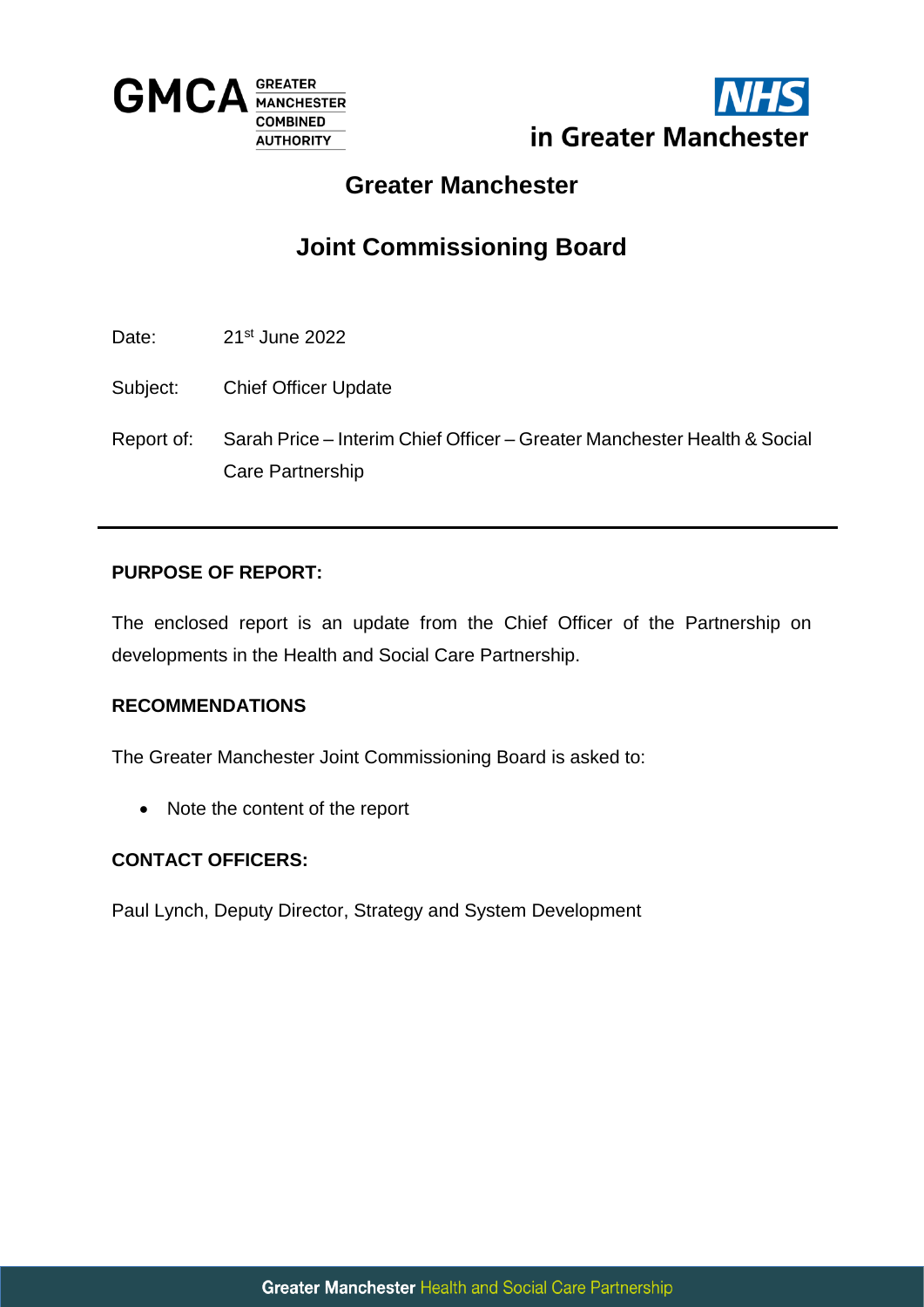#### **INTRODUCTION**

The enclosed report is an update from the Chief Officer of the Greater Manchester Health and Social Care Partnership on developments in the Health & Social Care Partnership in the last month.

### **DEVELOPING THE GREATER MANCHESTER INTEGRATED CARE PARTNERSHIP**

Work continues to establish the Integrated Care System (ICS) in Greater Manchester by 1<sup>st</sup> July following the confirmation of the new Health and Care Act.

In Greater Manchester the new arrangements mark the latest stage in the city region's journey to more joined up working, which has developed since our health and social care devolution deal in February 2015. Our system will be called GM Integrated Care Partnership and will be made up of two statutory elements:

- Greater Manchester Integrated Care Partnership Board, involving all the different organisations which support people's health and care
- NHS Greater Manchester Integrated Care (NHS GM), a new organisation, overseen by a Board, to support integration within the NHS to take a joint approach to agreeing and delivering ambitions for the health of the population

There will be similar partnerships in each of GM's ten districts or localities. Our system partnership will operate at three levels: neighbourhood, locality and Greater Manchester and will have a single vision and strategy.

We have now confirmed the Executive structure for NHS GM. Progress is being made on appointing the NHS GM executive roles which have not yet been filled: Chief Officers for strategy and innovation, and population health and inequalities and Chief Delivery Officer. Interviews for the Chief Nurse role have been held and the appointment will be announced shortly. At the time of writing, we are waiting for final confirmation of the place-based leads in all ten localities.

Each of the localities has undertaken a readiness assessment in preparation for the start of the ICS. This has confirmed the main features of the locality model: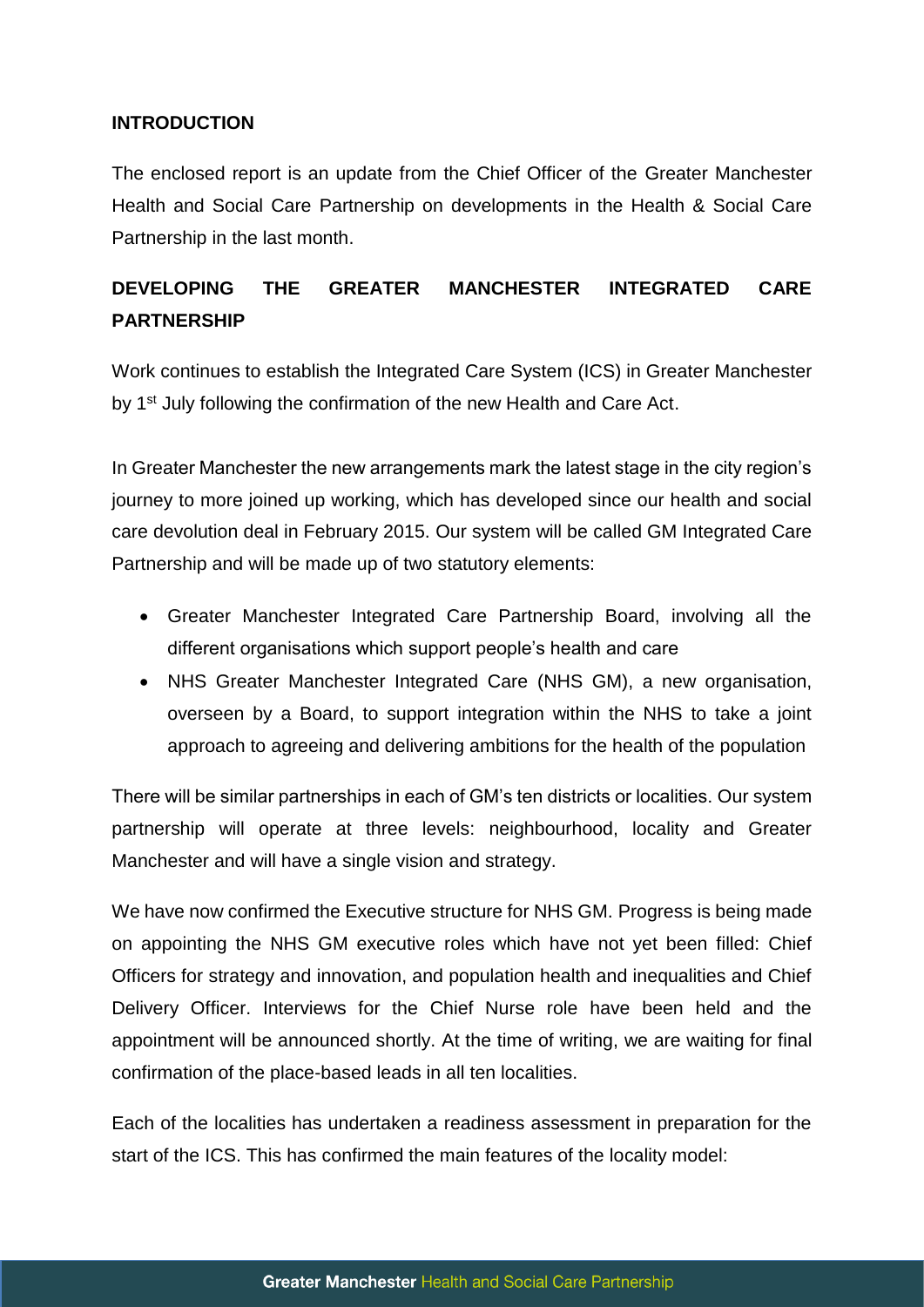- A Locality Board to ensure the priorities are decided together in the locality and support the effective joint stewardship of public resources benefiting health
- A Place Based Integrated Care Lead with dual accountability to the local authority and to NHS GM
- A place-based provider collaborative or alliance providing comprehensive integrated care at neighbourhood and place levels
- A means of ensuring clinical and care professional input and leadership to place based working

#### NHS GM Functions Workshop

A face-to-face workshop brought together accountable officers, place based leads, functional leads, current executives and others to talk through the principles and proposed operating models for the different functions which will be part of NHS GM. Each lead set out their current thinking, which has been developed with input from people across the functions, as well as stakeholders. Each function will support both the new organisation and play a vital role in the rest of our ICS, Greater Manchester Integrated Care Partnership. The focus at the workshop was on day 1 functions and the ICS Transition Programme Board is overseeing the actions from the workshop ahead of the formal start of NHS GM.

#### Greater Manchester Integrated Care Partnership Strategy Development

The Partnership strategy continues its development with an expected launch date of December 2022/January 2023 and is due to cover a five-year period. It will succeed the *Taking Charge of our Health and Social Care* in Greater Manchester strategy and will be based on the updated locality plans which were developed in GM's 10 boroughs.

It will be an integrated care strategy for the whole population, covering health and social care, and addressing the wider determinants of health and wellbeing. It will be built bottom-up from local assessments of needs and assets identified at place level and will be focused on improving health and care outcomes, reducing inequalities and addressing the consequences of the pandemic for communities and our objectives to support recovery. The Strategy will champion inclusion and transparency and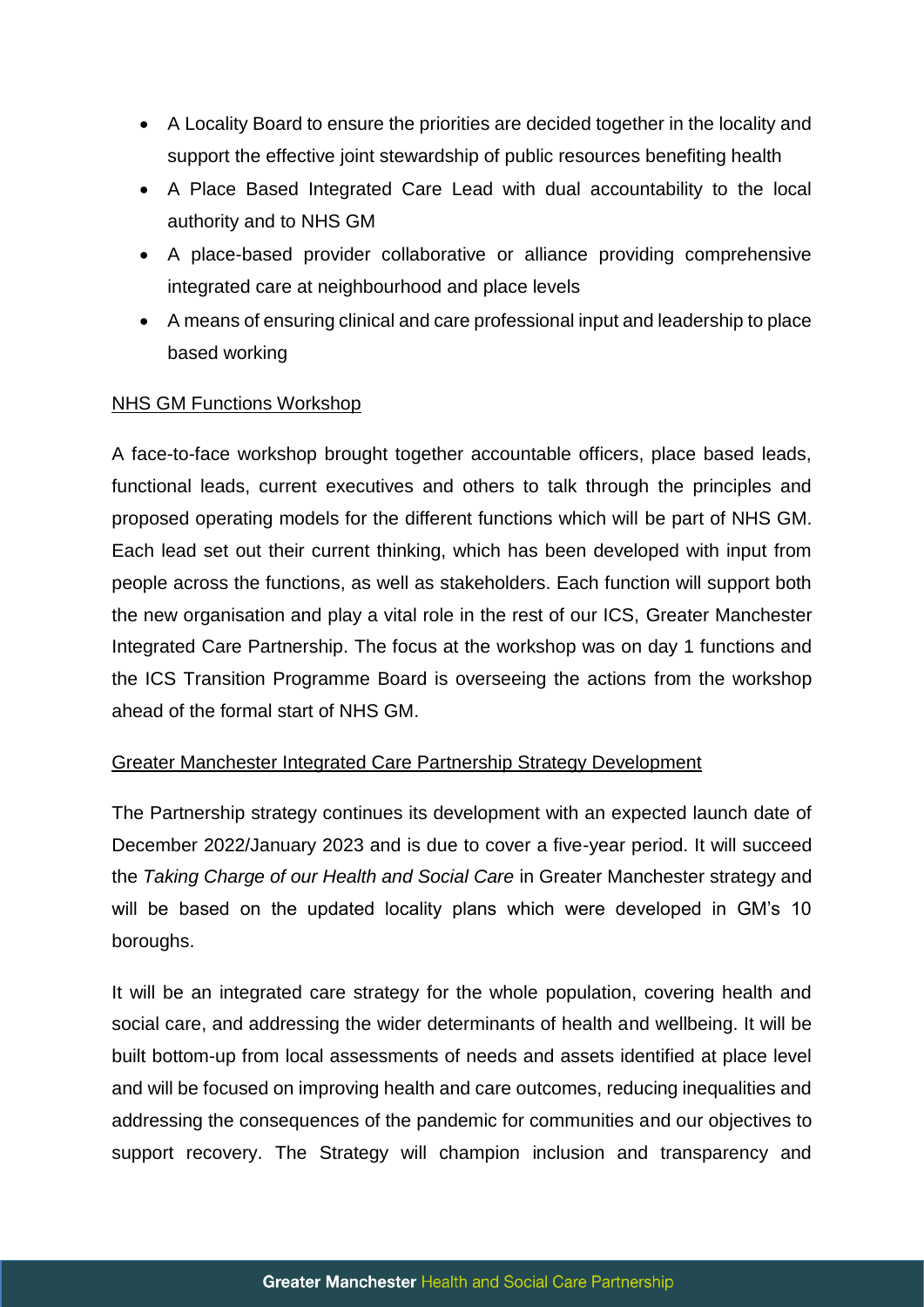challenge all partners to demonstrate progress in reducing inequalities and improving outcomes.

It will be supported by a three-to-five-year delivery plan and yearly operational plans. The strategy will reflect on achievements at Greater Manchester and locality levels, both during the pandemic and prior to this.

#### **HEALTH & CARE SYSTEM RESPONSE TO OMICRON**

The Greater Manchester system agreed to carry out a review on the health and care response to the Omicron wave. Its purpose was to provide recommendations to support improved system level working, anticipatory planning for future challenges and highlight specific issues for each sector to address. The desired outcome from the review is that GM understands what could be done differently in the future, informed by gathering insights from key stakeholders across the system about their organisational and system experience through a combination of interviews and facilitated focus group discussions.

The review has demonstrated that during the Omicron wave, Greater Manchester experienced its highest daily average of new confirmed covid cases. This led to significant pressures in terms of:

- Staff absence in hospitals and care homes
- Increased bed occupancy
- Outbreaks in care homes

This compound rate of increase, taken together, created a situation where high bed occupancy across the system needed to be managed with a much smaller workforce.

Through the analysis for this review, the system has highlighted some opportunities to improve our response in future:

- Shared Escalation Metrics Creating a common escalation language to promote a shared one system understanding of pressures and gaps
- Admission Avoidance Understanding the key gaps around system flow and a data led viewpoint around safe and effective discharge from each sector perspective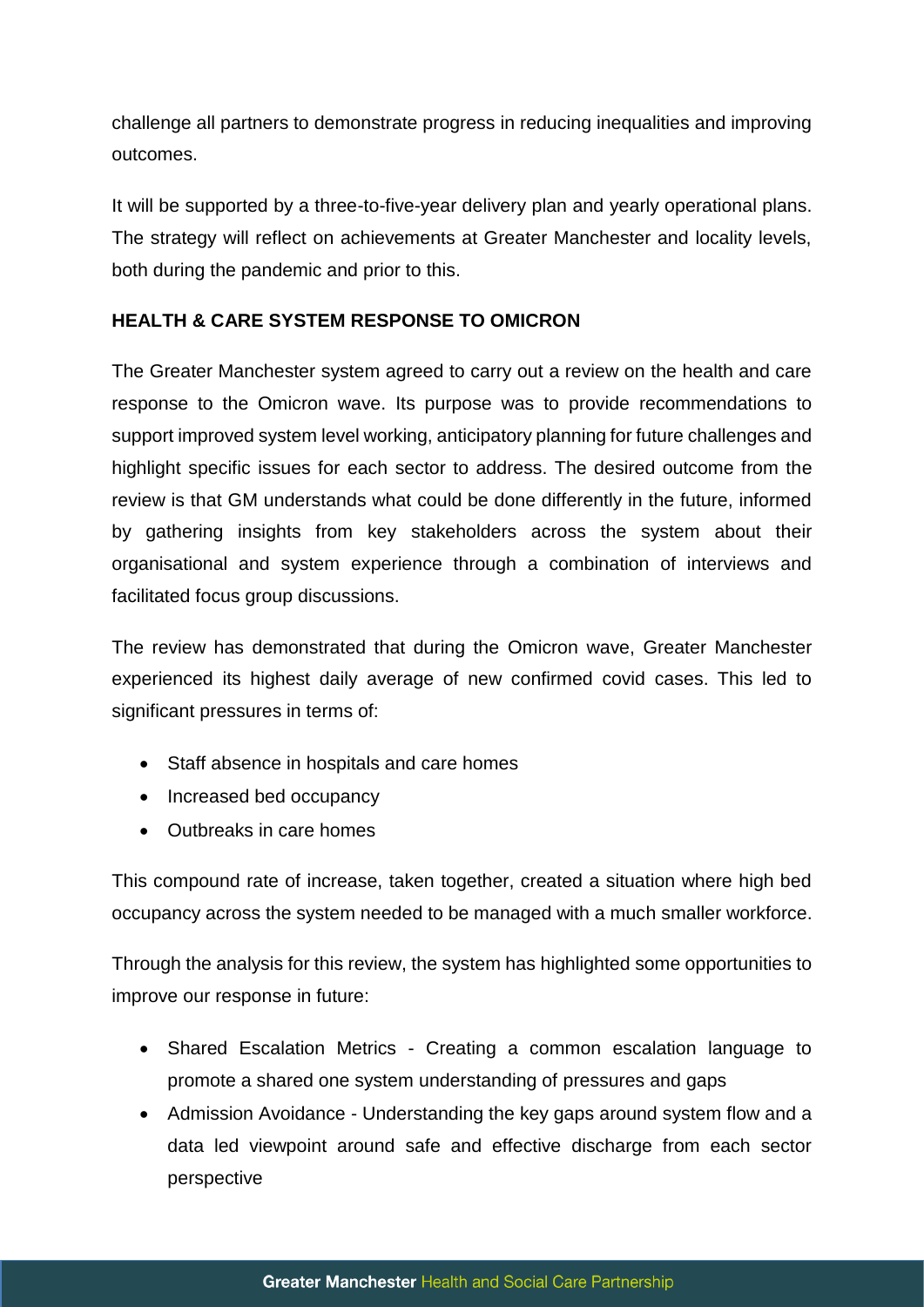- Workforce Planning Developing a sustainable workforce plan that takes into account recruitment and retention, as well as the impact of mutual aid, in both BAU and surges
- Stakeholder Engagement Key messages are shared and cascaded down to all relevant stakeholders, ensuring effective engagement and awareness
- Strategic Funding Shifting focus from ad-hoc short term funding to strategic longer term funding aimed at creating a sustainable impact, allocated to the right resources and resolving the right issues, at the right time.

#### **MASS VACCINATION PROGRAMME**

As of the week of  $30<sup>th</sup>$  May, we have delivered a total of 5,842,083 COVID-19 vaccinations across GM. This includes 2,161,738 total 1st doses; 2,017,186 total 2nd doses; 1,499,284 1st booster doses; and 158,984 2nd booster doses.

70,157 first doses have been delivered to healthy 12-15-year-olds, to give an uptake figure of 47%; 49,452 first doses have been delivered to healthy 16-17-year-olds, to give an uptake figure of 59.4%.

For the Care Home Spring Booster Programme, 402 out of the 414 (97%) eligible homes in Greater Manchester are confirmed to have a visit either completed or planned to be completed by 31<sup>st</sup> May.

We are working with three localities in Greater Manchester on a Roving Team Pilot. This is piloting a range of models with eligible vulnerable cohorts, which include: the Southeast Asian population in Oldham on housebound visits; going into all extra care facilities in Salford; and an identified GP practice of need in Rochdale.

#### **SYSTEM RECOVERY**

Recovery activity is taking place in all areas of the health and social care system. The COVID 19 pandemic has disproportionately impacted on GM and the Northwest. It has hit harder and for longer, so we are slower to recover.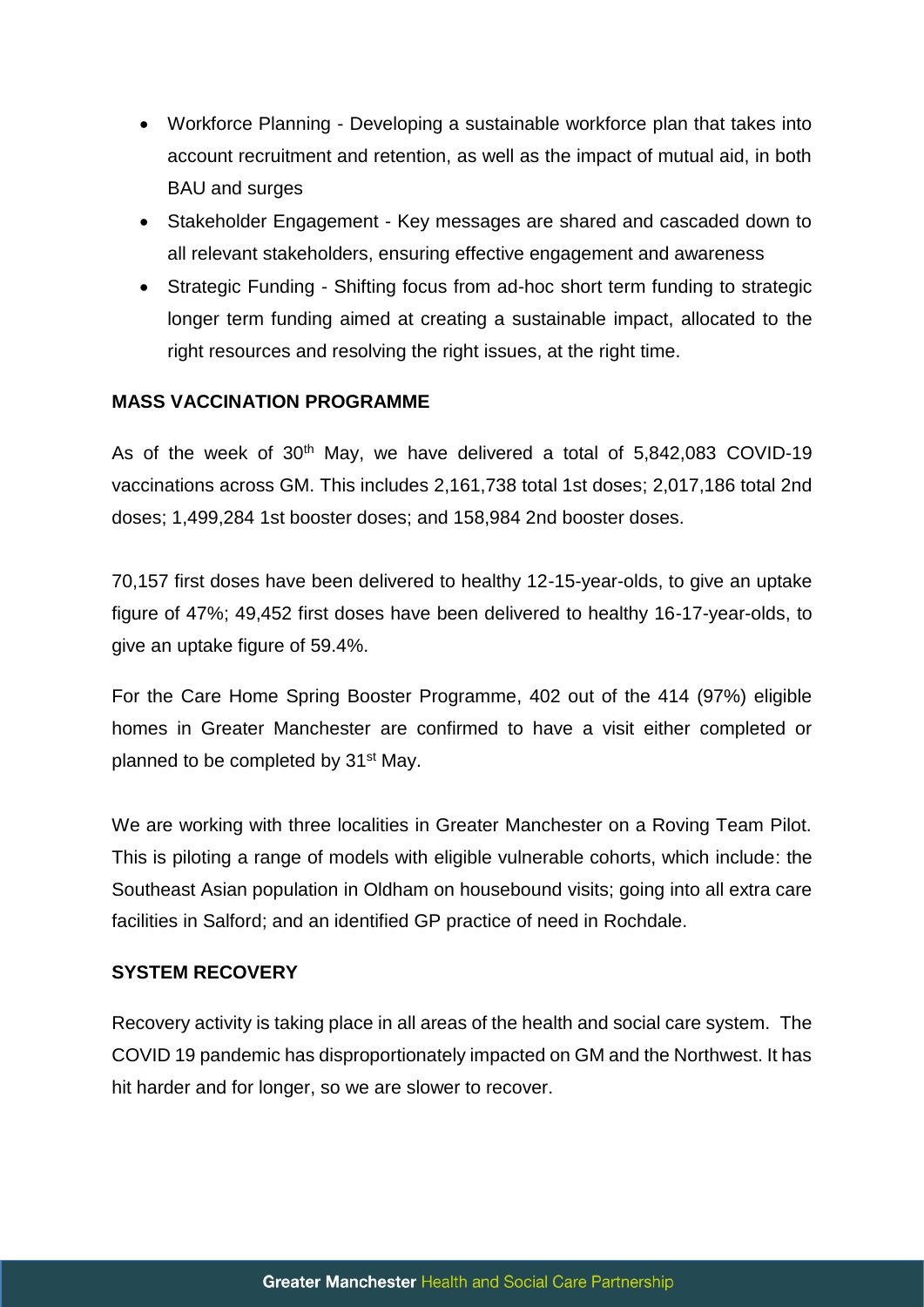The Provider Federation Board is coordinating our strategic recovery planning in GM and, in doing so is drawing on the critical contribution of others across the GM system. The work programmes within this Strategic Approach to Recovery are:

- Urgent & Emergency Care
- Flective Care
- Cancer Care
- Vulnerable Services
- Mental Health
- Clinical Support Services
- Community Services
- Children and Young People

Each of these work programmes will:

- Identify and lead on priority actions to enable recovery
- Sequence these into immediate, medium term and long term
- Reflect the 22/23 operational plan and inform future iterations
- Have clear governance, and reflect the collaborative leadership with GM ICS
- Ensure that all system partners are appropriately engaged
- Respond to local challenges and reflect local experience, but focus on collective action
- Deliver ambitious system wide transformational programmes to provide a sustainable recovery

For localities, we recognised that each locality had developed plans including relevant actions relating to supporting the recovery of health and care service. Each locality submitted the relevant elements of their locality plan or other documents, setting out their approach to the sustainable and responsive delivery of:

- Primary Care Services
- Social Care services, including commissioning of home care packages and Care Home placements
- Community Mental Health Services